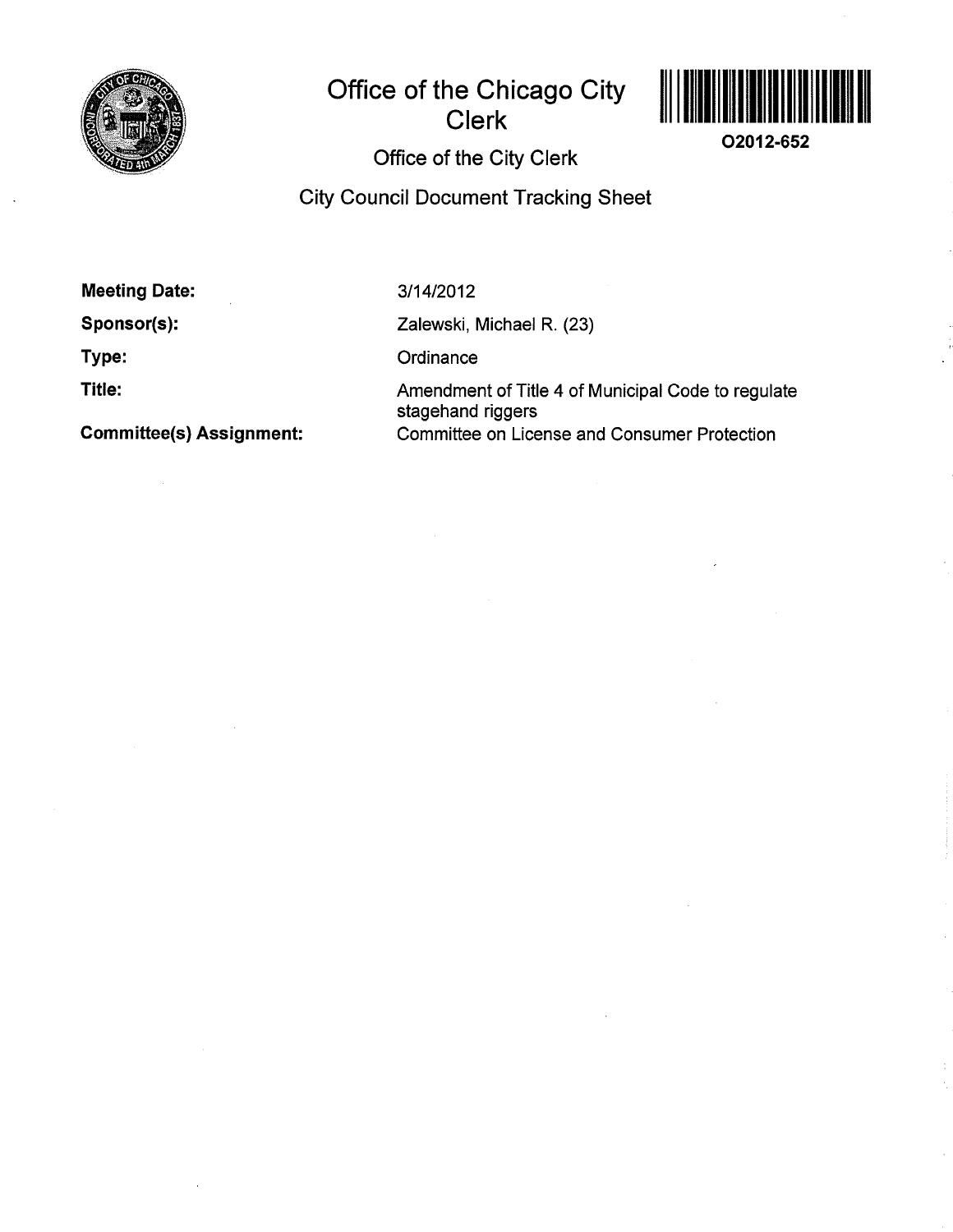

# ORDINANCE

# BE IT ORDAINED BY THE CITY COUNCIL OF THE CITY OF CHICAGO:

SECTION 1. Title IV of the Municipal Code of Chicago is hereby amended by inserting a new Chapter 4-299, as follows:

# CHAPTER 4.299 STAGEHAND RIGGER

#### 4-299 -010 DefÏnitions.

As used in this chapter:

"Apprentice rigger" means any person that holds or is required to hold a Class B apprentice license under this chapter

"Approved" means acceptable to the commissioner.

"Commissioner" means the commissioner of buildings or the commissioner's designee.

"Department" means the department of buildings.

"Down-rigger" means the rigger on the floor who assembles and attaches the portable gear to the portable rigging equipment secured by the up-rigger.

"Mechanical rigging" means the overhead suspension of any chain hoist, cable hoist, truss system or hydraulic system.

"Rigging" means the temporary installation or operation of portable mechanical rigging or static rigging for the overhead suspension of equipment, including, but not limited to, audio equipment, video equipment, lighting, backdrops, scenery or other effects, in any theater, concert hall, arena, hotel ballroom, outdoor tent, outdoor festival or similar venue, whether indoors or outdoors, in which live events are held. The term "rigging" does not include (l) the operation or transportation of heavy equipment, or (2) freight-handling.

"Static rigging" means the overhead suspension of dead-hung objects weighing 250 pounds or more per point of contact between the building structure and the portable gear.

"Up-rigger" means the overhead rigger who drops the points and secures the portable rigging equipment.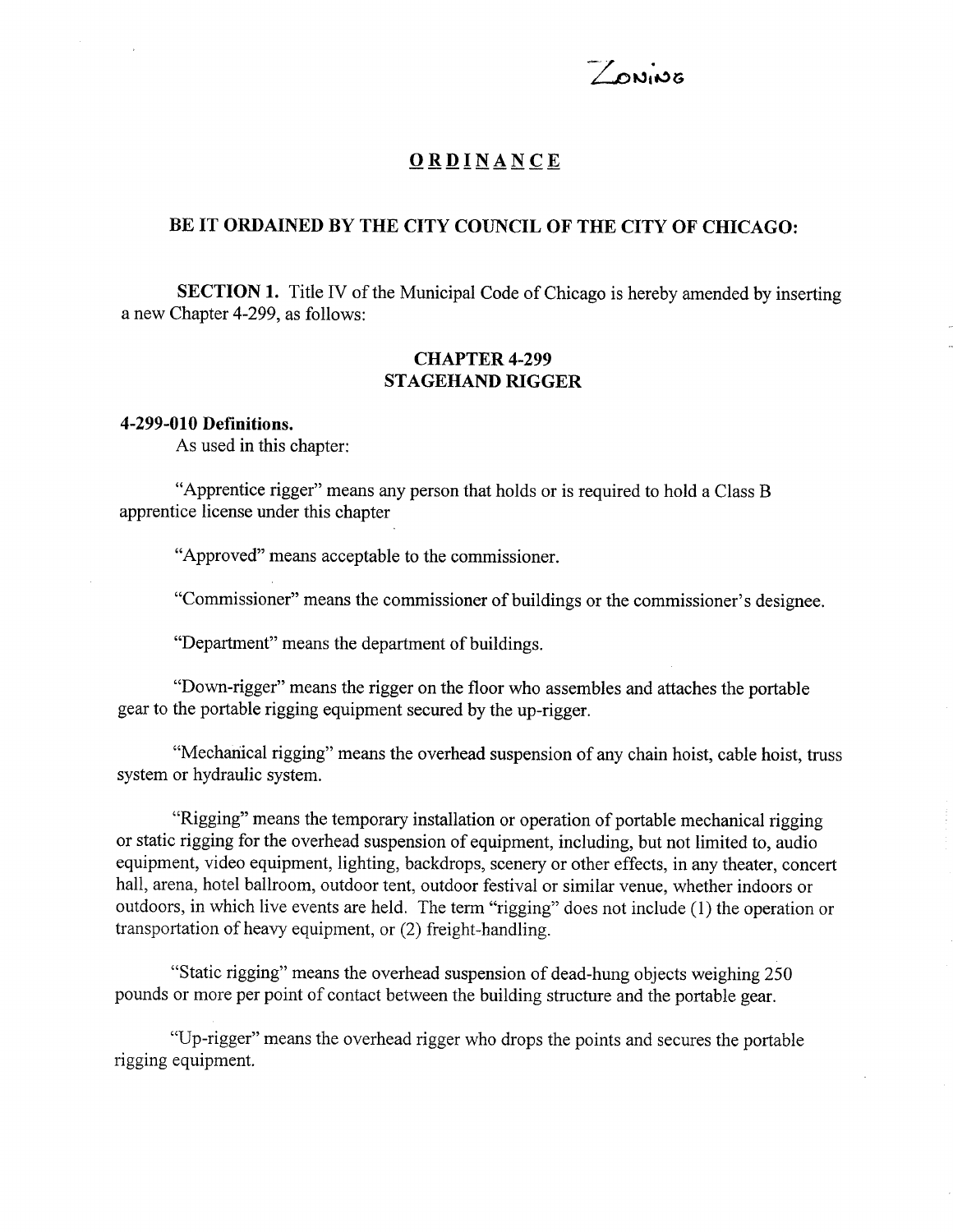#### 4-299 -020 License required.

(a) Except as otherwise provided in subsection (c) of this section, it shall be unlawful for any person to engage in rigging without first having obtained a rigger license under this chapter.

(b) Except as otherwise provided in subsection (c) of this section, it shall be unlawful for any person to employ, permit or direct any person to engage in rigging unless such person holds a valid rigger license under this chapter.

(c) The requirements of this chapter shall not apply to persons engaged in rigging at properties owned and managed by the Metropolitan Pier and Exposition Authority ("MPEA"), including the McCormick Place complex and Navy Pier.

### 4-299 -030 License classification.

Rigger licenses shall be divided into classifications, as follows:

Class A License: This license authorizes a natural person to engage in rigging.

Class B Apprentice License: This license authorizes a natural person to engage in rigging under the direct supervision of a natural person holding a Class A License under this chapter.

#### 4-299-040 License - Application.

An application for a license under this chapter shall be made in writing to the commissioner, on a form supplied by the department, and shall be accompanied by the following:

(a) the applicant's full name, residence address, residence telephone number, business address, business e-mail address and business telephone number;

(b) the applicant's date of birth and social security number or other acceptable identifier;

(c) proof that the applicant is at least 18 years of age;

(d) a statement as to whether the applicant has ever had a rigger license or comparable license suspended or revoked by the City of Chicago or any other jurisdiction;

(e) a statement as to whether the applicant has ever been convicted, in custody, under parole or under any other non-custodial supervision resulting from a conviction in a court of any jurisdiction for the commission of a felony or criminal offense of whatever degree involving driving while intoxicated or the criminal possession, manufacture or distribution of a controlled substance or any comparable offense;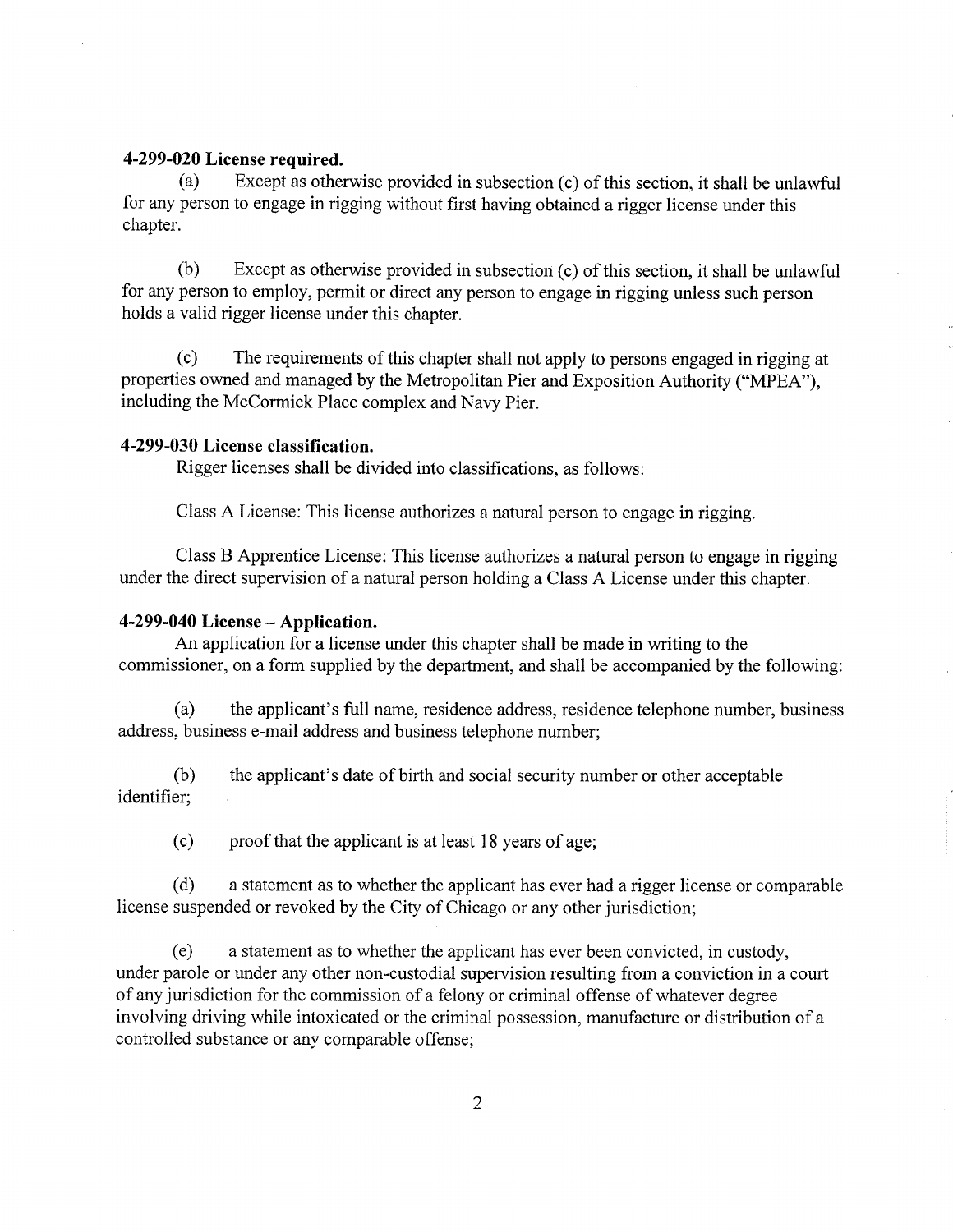$(f)$  if the applicant is applying for a Class A license, proof that the applicant possesses an industry certification in rigging from the Entertainment Technician Certification Program ("ETCP") administered by the Entertainment Services and Technology Association or its successor organization, or has been trained or certified as a rigger by an approved organization with standards substantially similar to that of the ETCP;

(g) if the applicant is applying for a Class B Apprentice License, anotarized statement from a rigger holding a Class A license under this chapter or from an employer of such riggers stating that (1) such apprentice rigger will be trained as a rigger under the direct supervision of a rigger holding a Class A license under this chapter; and (2) at least one up-rigger and one down-rigger holding a Class A license under this chapter will be present at all times when rigging is performed by such apprentice rigger; and (3) on any job site where rigging is performed by such apprentice rigger, the ratio of certified apprentices to licensed riggers shall not exceed 4:1;

(h) the license fee; and

(i) any other information that the commissioner may reasonably require.

It is a condition of the license that all information in the license application be kept current. Any change in required information shall be reported in writing to the commissioner within 14 business days of such change.

For purposes of this section, a post office box shall not suffice as an address.

# 4-299-050 License – Display – Nontransferability.<br>(a) While engaged in rigging and at all tin

While engaged in rigging and at all times while on duty as a rigger, each licensee under this chapter shall:  $(1)$  carry on his or her person a copy of such person's rigger license; and (2) upon request by any authorized city official, produce a copy of such license and photographic identification for inspection by such authorized city official. Any person who violates the requirements of this subsection (a) shall be subject to the penalty set forth in Section 4-299-110. Provided however, that if such person holds a valid rigger license under this chapter and produces a copy of such rigger license at such person's hearing on the underlying offense, such fine may be reduced to \$50.00 by the commissioner.

(b) No transfer of ownership shall be allowed on any license issued under this chapter.

# 4-299-060 License - Term.

A rigger license under this chapter shall be valid for a period of at least two years and, unless suspended or revoked, shall expire on the date indicated on the face of such license.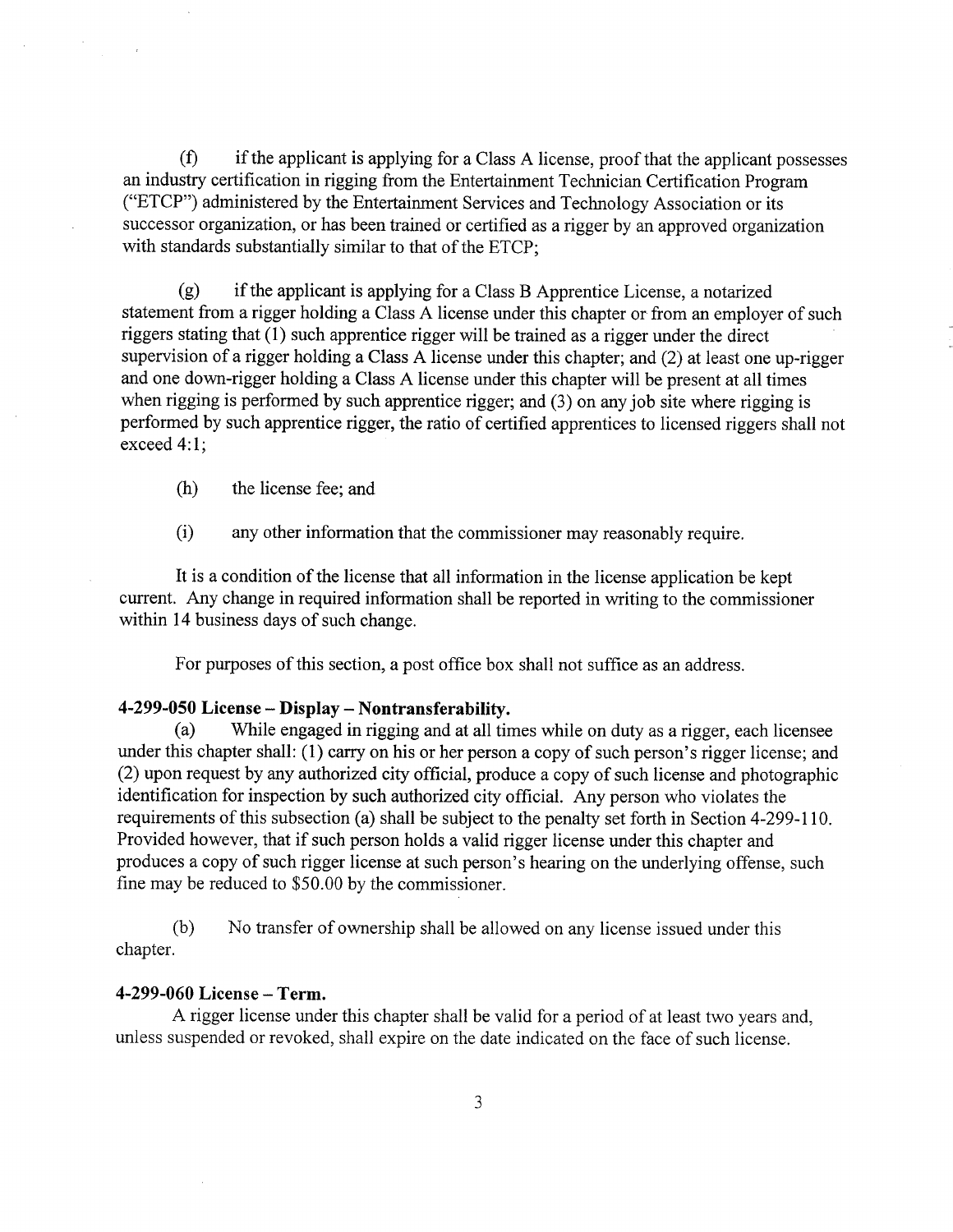#### 4-299-070 License fee.

The license fee shall be as set forth in Section 4-5-010.

## 4-299-080 License issuance and renewal prohibited when.

(a) No license under this chapter shall be issued to the following persons:

(l) Any person whose license under this chapter or comparable license in another jurisdiction has been revoked for cause; provided, however, that upon good cause shown and after a full investigation, the commissioner may waive this prohibition;

(2) Any person who has ever been convicted, in custody, under parole or under any other non-custodial supervision resulting from a conviction in a court of any jurisdiction for the commission of a felony or criminal offense of whatever degree involving driving while intoxicated or the possession, manufacture or distribution of a controlled substance or any comparable offense, unless, upon request, the commissioner determines that such person has been substantially rehabilitated to warrant the public trust. The burden of proof of substantial rehabilitation shall be on the person seeking such rehabilitation;

(3) Any person under the age of eighteen; or

(4) Any person who, following notice and the opportunity for a hearing in accordance with the requirements of Section 4-299-100, is determined by the commissioner to be grossly negligent or incompetent with respect to rigging, or whose actions with respect to rigging demonstrate a pattern of carelessness or wilful disregard for the health and safety of others, or who makes a false statement of material fact in connection with such person's application for a rigger license.

(b) Eligibility for issuance of a license under this chapter shall be a continuing requirement for maintaining a license under this chapter. Failure to maintain such eligibilify may result in license suspension or revocation in accordance with the requirements set forth in Section 4-299-100.

#### 4-299-090 Unlawful acts.

(a) It shall be unlawful for any person that holds or is required to hold a Class A license under this chapter to permit, direct or otherwise allow any apprentice rigger to engage in rigging (1) unless such apprentice rigger is performing rigging under the direct supervision of <sup>a</sup> person holding a Class A license under this chapter; and (2) unless at least one up-rigger and one down-rigger holding a Class A license under this chapter is present at all times when rigging is performed by such apprentice rigger; and (3) if, on the job site where rigging is performed by such apprentice rigger, the ratio of apprentice riggers to riggers holding a Class A license under this chapter exceeds 4:1.

 $\overline{4}$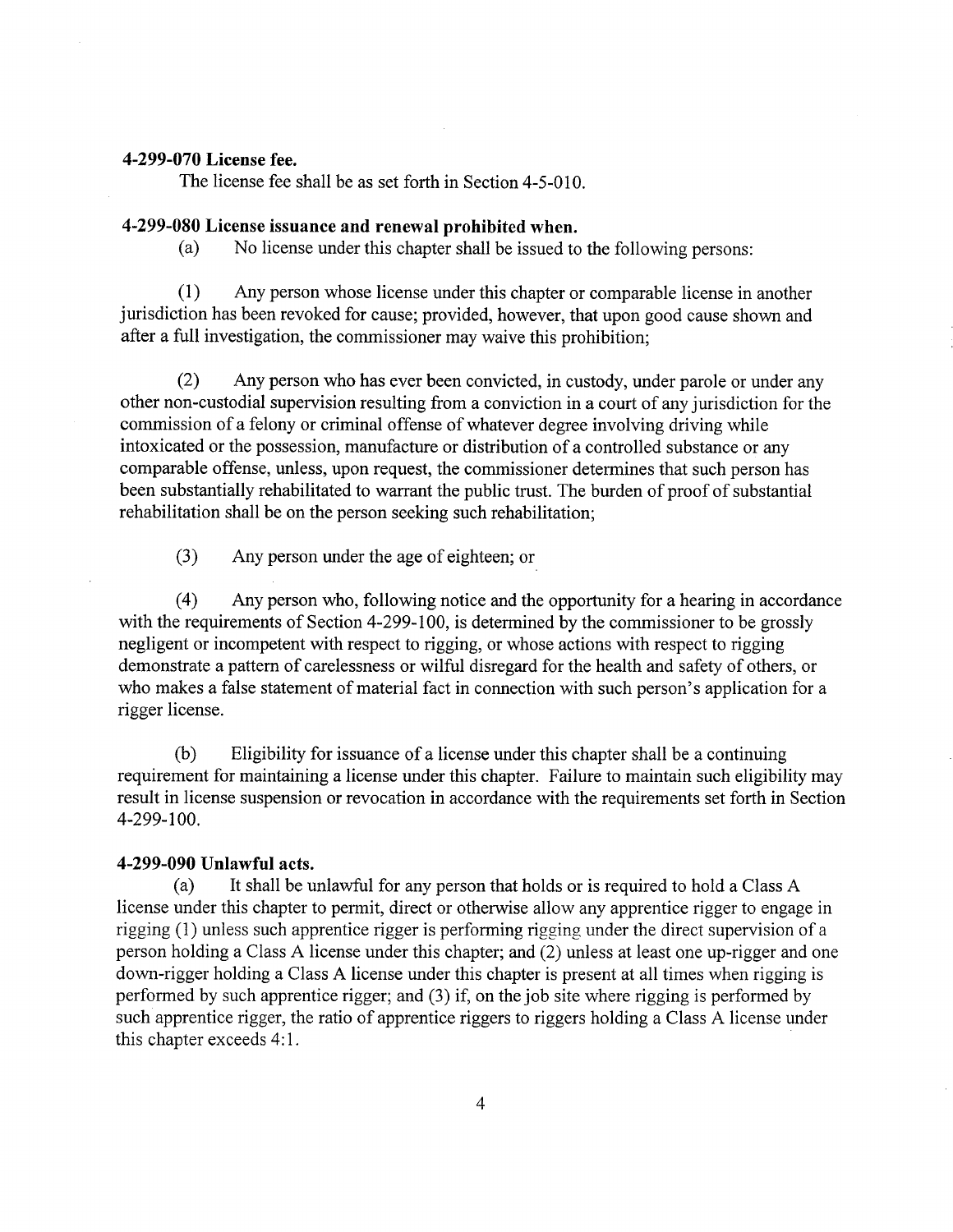(b) It shall be unlawful for any person that holds or is required to hold a Class <sup>B</sup> license under this chapter to engage in rigging unless all of the requirements set forth in items (1) through (3), inclusive, of subsection (a) of this section are met.

(c) In addition to any other penalty provided by law, any person who violates any requirement of this section shall be subject to a fine of not less than \$1,000.00 nor more than \$1,500.00 for each offense. Each day that a violation continues shall constitute a separate and distinct offense.

# 4-299-100 License suspension or revocation  $-$  Immediate suspension authorized when.<br>(a) The commissioner may revoke, suspend or refuse to renew the license of any

The commissioner may revoke, suspend or refuse to renew the license of any person licensed under this chapter if such person is found to be grossly negligent or incompetent with respect to rigging, or if such person's actions while engaged in rigging demonstrate a pattem of carelessness or wilful disregard for the health and safety of others, or if such person is determined to have made a false statement of material fact on such person's license application. Provided, however, that no such license shall be suspended, revoked or not renewed for these reasons or for any other violation of the requirements of this chapter except upon written notice to such rigger and the opportunity for a hearing before the commissioner.

(b) If the commissioner determines that the performance of rigging by any licensee under this chapter poses an immediate threat to public safety, the commissioner may temporarily suspend such person's license for a period not to exceed ten days. Provided, however, that (1) written notice of such temporary suspension and the grounds for such temporary suspension shall be immediately sent or delivered to the licensee; and (2) the licensee shall be provided with the opportunity for a hearing before the commissioner prior to expiration of the ten-day period. Provided further, that nothing in this subsection (b) shall be construed to prohibit suspension of such person's license for longer than ten days or revocation of such person's license.

#### $4-299-110$  Violation - Penalty.

 $\frac{1}{2} \delta \sim 1$ 

Except as otherwise provided in this chapter, in addition to any other penalty provided by law, any person who violates any requirement of this section shall be subject to a fine of not less than \$500.00 nor more than \$750.00 for each offense. Each day that a violatìon continues shall constitute a separate and distinct offense.

#### 4-299-120 Rules and regulations.

The commissioner shall have the authority to issue rules and regulations necessary to implement the requirements of this chapter.

SECTION 2. Section 4-5-010 of the Municipal Code of Chicago is hereby amended by deleting the language stricken through and by inserting the language underscored, as follows: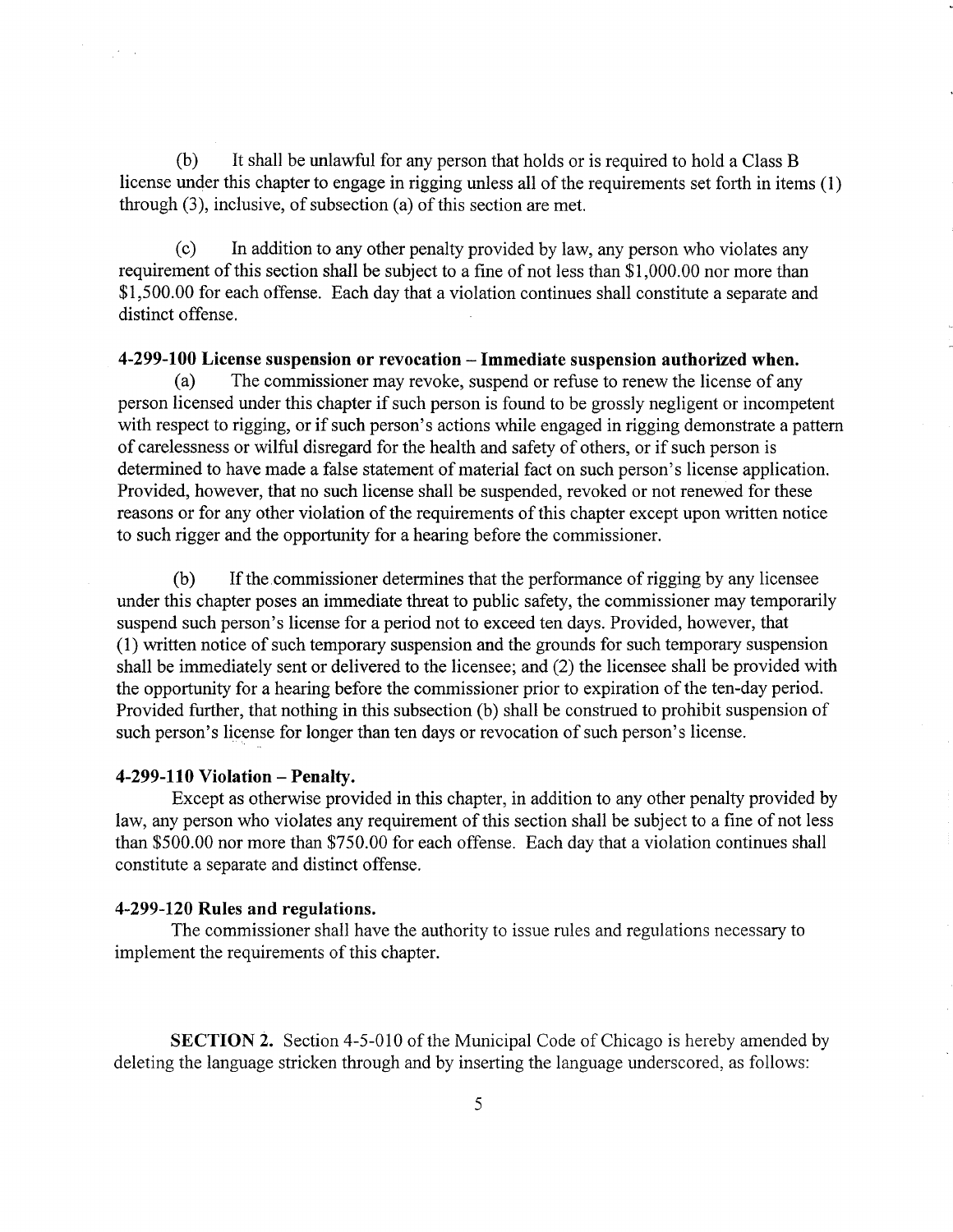# 4-5-010 Establishment of license fees.

This chapter shall establish fees for various licenses created by this title unless otherwise provided. The following fees shall apply for the specified licenses.

(Omitted text is unaffected by this ordinance)

(72) W] Stagehand rigger (4-299) . . . . . . . . . . . . . . . . . . . .\$250.00

(Omitted text is unafficted by this ordinance)

SECTION 3. This ordinance shall take full force and effect upon its passage and publication.

Zalewski. Alderman Michael R 23rd Ward